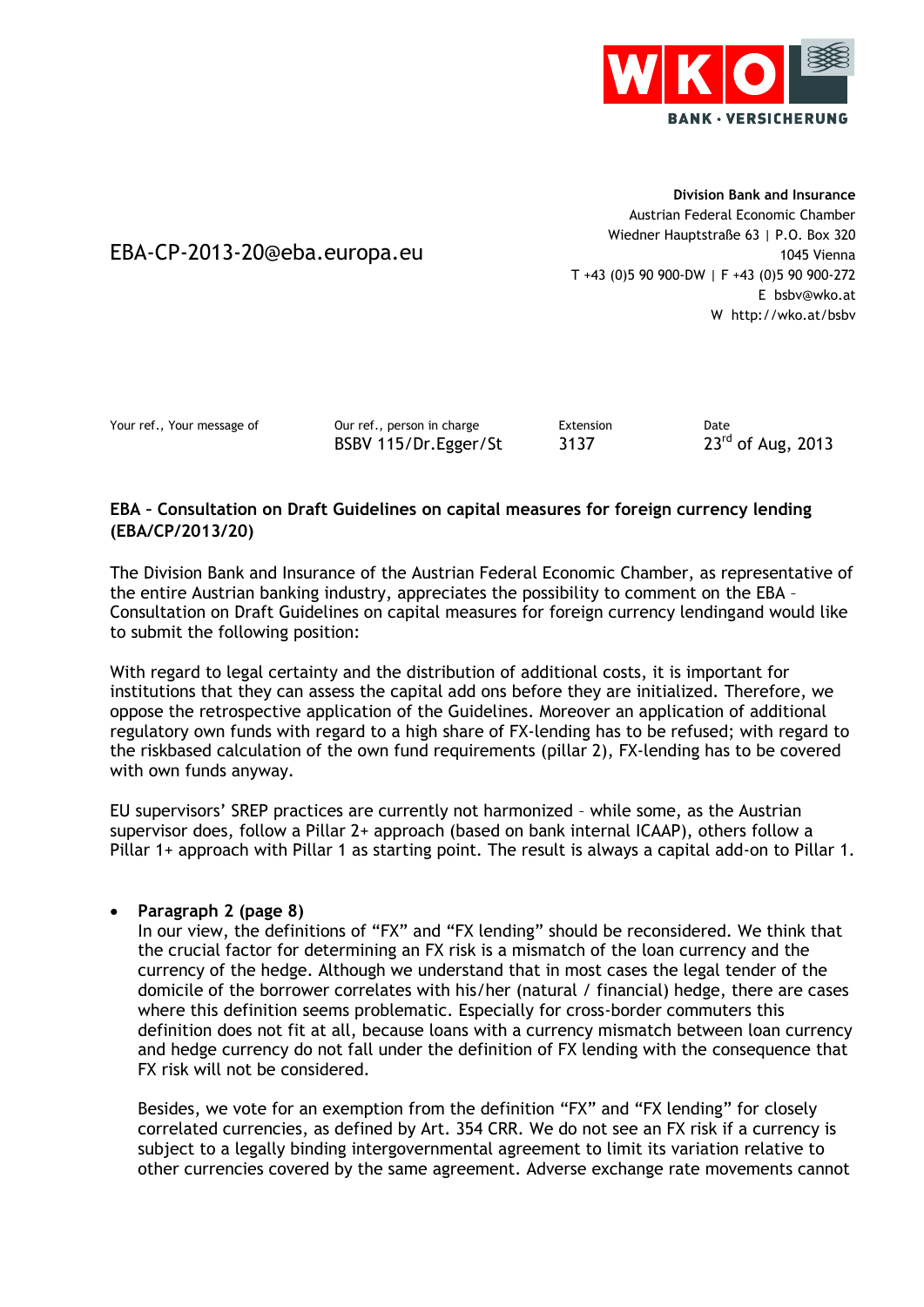take place. We would like to ask EBA to explicitly state that the currencies falling into this category.

Does this definition only refer to borrowers domiciled in the Member States of the European Union? What if the borrower is not domiciled in a MemberState?

#### **"'unhedged' borrower" means borrowers without a natural or financial hedge"**

Is the extent of the natural hedge of the borrower of any relevance in the categorization of "hedged/unhedged"?

Is the extent of the financial hedge of the borrower of any relevance in the categorization of "hedged/unhedged"?

If yes, how can a lender check the extent of the financial hedge of a borrower with other financial institutions? Is it sufficient if the borrower confirms in writing his financial hedge with other financial institutions to consider him "hedged"?

### **Paragraph 5**

We would like EBA to clarify the conditions of application of the guidelines regarding the materiality threshold in terms of time and duration (cut-off date for determining the threshold). This is especially important for institutions moving slightly above and below the threshold.

Regarding the definition of "threshold of materiality" we would like EBA to clarify if the complete FX exposure of a partially hedged borrower will be regarded as a loan in foreign currency to an unhedged borrower, or if the FX exposure can be calculated on a pro rata basis. If applicable, it should be in the discretion of the institution to decide on the use of the complete or pro rata FX exposure.

Furthermore, the threshold of materiality is defined for an institution. In the following paragraphs measures regarding FX risk are generally defined for each currency (e.g. in paragraph 13 it says ,....should therefore account for potential future credit losses as a result of exchange rate fluctuations separately for different currencies"). Hence, where an institution meets the materiality threshold according to paragraph 5, we would appreciate if EBA specifies a materiality threshold on currency level as well, so that the measures as laid out in the guidelines will apply for only those currencies where their materiality threshold is met by the individual institute.

We do not agree with the last sentence of paragraph 5, enabling a competent authority to consider the FX lending risk to unhedged borrowers to be material for an individual institution even if this institution has not met the materiality threshold. In the light of European harmonisation this clause should be deleted.

#### **Paragraph 10 (page 11)**

In order to ensure a consistent application by the competent authorities regarding the type of exchange rate regime we would ask EBA to explicitly define the categories (i) to (iii) and explicitly state the currencies falling into categories (i) domestic and foreign currency closely linked; (ii) currency board/pegged rate, (iii) free float in order to avoid that individual competent authorities make different stipulations, or to refer to the relevant ITS on correlated currencies according to Art. 354 CRR.